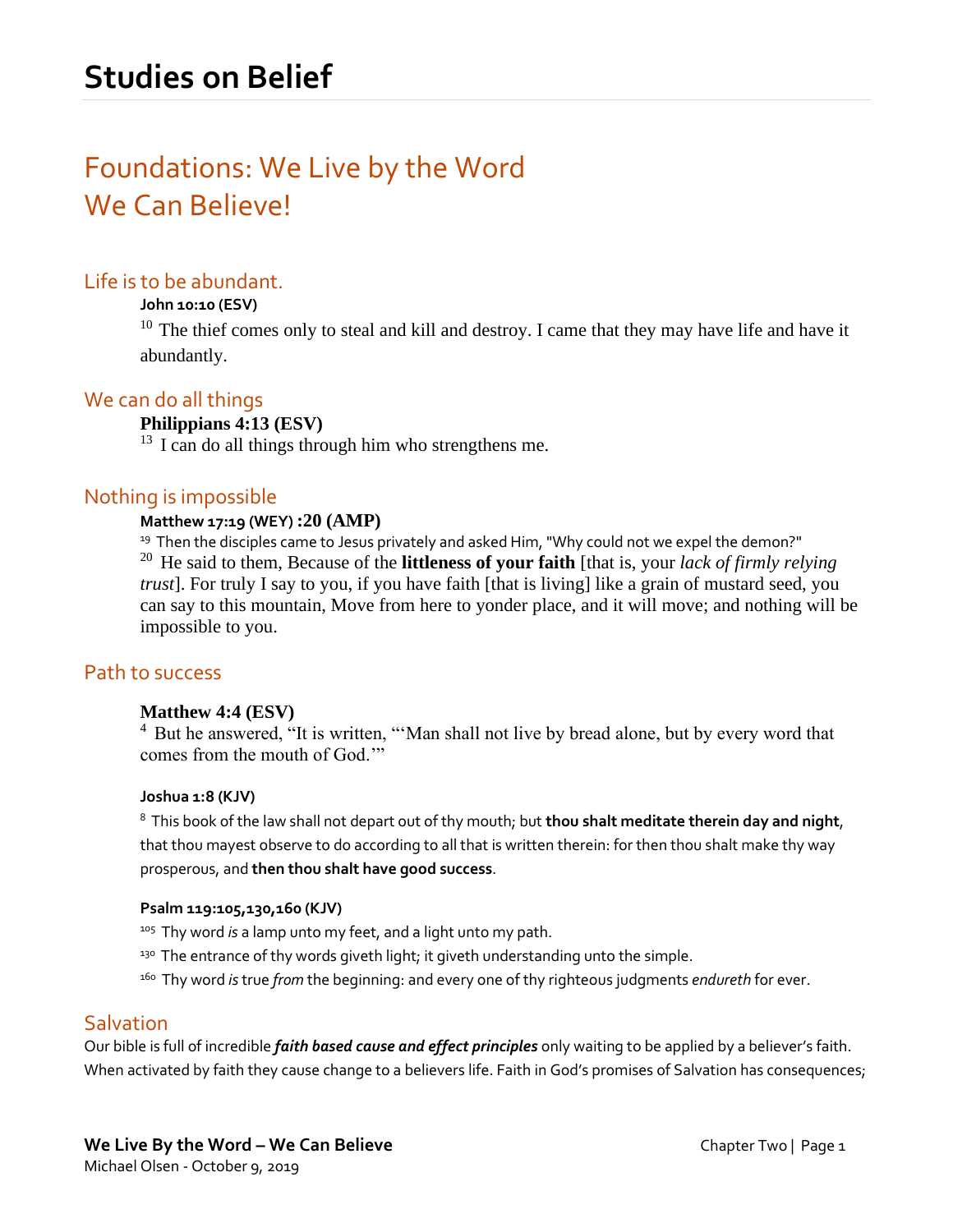Faith in *Gods promise of salvation* causes the effect known as *God's Salvation* also known as the abundant life to all who believe.

Our Salvation hasn't ended. The acceptable year and time of the Lord's favor is now. Jesus is our Savior today and forever. His salvation only awaits our hearing, deciding to believe and the heart relying in trust and faith that *what God has promised he will be faithful to perform*.

If some specific aspects of God's salvation are *not understood as believable*, they can not be relied upon. They must be believed before they can be relied upon as worthy of trust in faith. Without belief, in unbelief, salvation aspects CAN NOT BE experienced; for salvation comes by faith.

We may want to have faith. We may want to believe. But until we understand what we believe, we can not believe, we can not have faith.

We may "act like we believe", but until the word is understood and held in the heart as the most true and favored for application to life's needs, the heart can NOT rely upon it. If we are not in faith of God's word when we pursue something, that pursuit is without the faith-based promised effects that could apply if it were pursued in faith that God would fulfill his promise in respect to it.

# Abundant Life in the Word

We can begin today to get acquainted, to learn and to develop wisdom in it until it the word naturally flows forth from an abundance within our heart. When established the most dominant in the heart, God's promises becomes the basis of every action; it becomes what we rely upon with every pursuit we find in life.

If the word is established within our hearts, we are completely equipped to rise confident we can meet every challenge in life with triumph and the victory of an abundant life.

### **2 Timothy 3:14-17 (ESV)**

<sup>14</sup> But as for you, continue in what you have learned and have firmly believed, knowing from whom you learned it <sup>15</sup> and how from childhood you have been acquainted with the sacred writings, which are able to make you wise for salvation through faith in Christ Jesus.

<sup>16</sup> *All Scripture* is breathed out by God and profitable for teaching, for reproof, for correction, and for training in righteousness, <sup>17</sup> *that the man of God may be complete*, equipped for every good work.

The word of God is the foundation we build upon for obtaining all aspects of God's promises by Faith. These same verses identify the two most important keys that we use to build on that foundation. Notice the points hi-lited in the amplified version.

### **2 Timothy 3:14-15 (AMP)**

<sup>14</sup> But as for you, *continue to hold to the things* that you have learned and of which you are convinced, knowing from whom you learned [them],

<sup>15</sup> And how from your childhood you have had a knowledge of *and* been acquainted with the sacred Writings, which are able to instruct you *and* give you the *understanding* for **salvation which comes through faith in Christ Jesus** [through the leaning of the entire human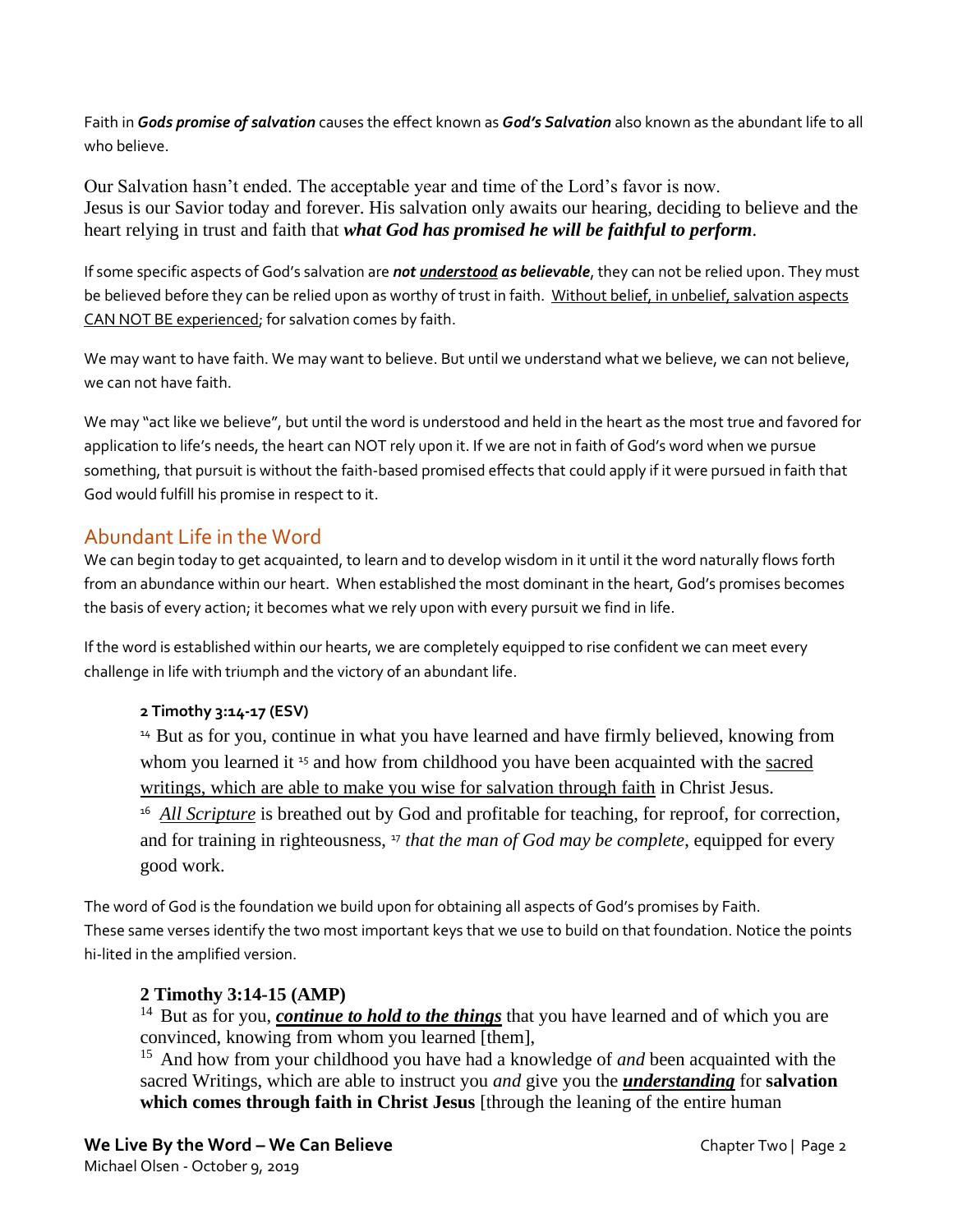personality on God in Christ Jesus in absolute trust and confidence in His power, wisdom, and goodness].

The keys are: *Hold* (that is to persist with keeping it within the heart) and to *Understanding for salvation. The word contains the understanding we need to hold to enjoy our salvation.*

### Decide to Commit Keep and Understand

Decide this day to believe and commit to rely upon his word for obtaining the salvation effects he describes. There is no question of God's will. God desires all to be saved. His salvation is for all and all aspects of his salvation are for all.

#### **Romans 2:10-11 (NASB)**

- <sup>10</sup> but glory and honor and peace to everyone who does good, to the Jew first and also to the Greek.
- <sup>11</sup> For there is no partiality with God.

#### **1 Timothy 2:3-4 (KJV)**

- <sup>3</sup>For this *is* good and acceptable in the sight of God our Saviour;
- <sup>4</sup>Who will have all men to be saved, and to come unto the knowledge of the truth.

### **1 Timothy 2:4 (AMP)**

<sup>4</sup>Who wishes **all men to be saved** and [increasingly] to perceive *and* recognize *and* discern *and know precisely and correctly the [divine] Truth*.

How long will his people be halted between opposing opinions?

In faith believing, we have the promise we qualify for ALL his promises which certainly include all aspects of his salvation. In faith we are promised ALL his promises that are described as based upon fulfilling a requirement of righteousness, being in right standing to receive any promise that has a requirement of merit.

### **Romans 5:18-19 (AMP)**

<sup>18</sup>… so one Man's act of righteousness [leads] to acquittal *and* right standing with God and life for all men.

 $19$  For just as by one man's disobedience (failing to hear, heedlessness, and carelessness) the many were constituted sinners, so by one Man's obedience the many will be *constituted* righteous (made acceptable to God, brought into right standing with Him).

### Remember too:

### 2 Corinthians 1;20-22 (MFO Paraphrased)

The *PROMISES of each and every one of ALL HIS PROMISES* are included in his *salvation.* Received by faith reliant trust that by his word ,**yes!** we are *qualified*, *yes!* we have fulfilled the requirement, *yes!* we are established as merited by God's grace (unmerited favor), and God's response is *yes* I will, *yes* you can, **YES! you have salvation** *in Christ.*

Yet, there is something we have to do in faith and to stay in faith, overcome doubt and unbelief so we are victorious in life. While I say we have to do something, I am not saying we need to merit God's gift of grace, rather we have to receive it!

# **We Live By the Word – We Can Believe** Chapter Two | Page 3

Michael Olsen - October 9, 2019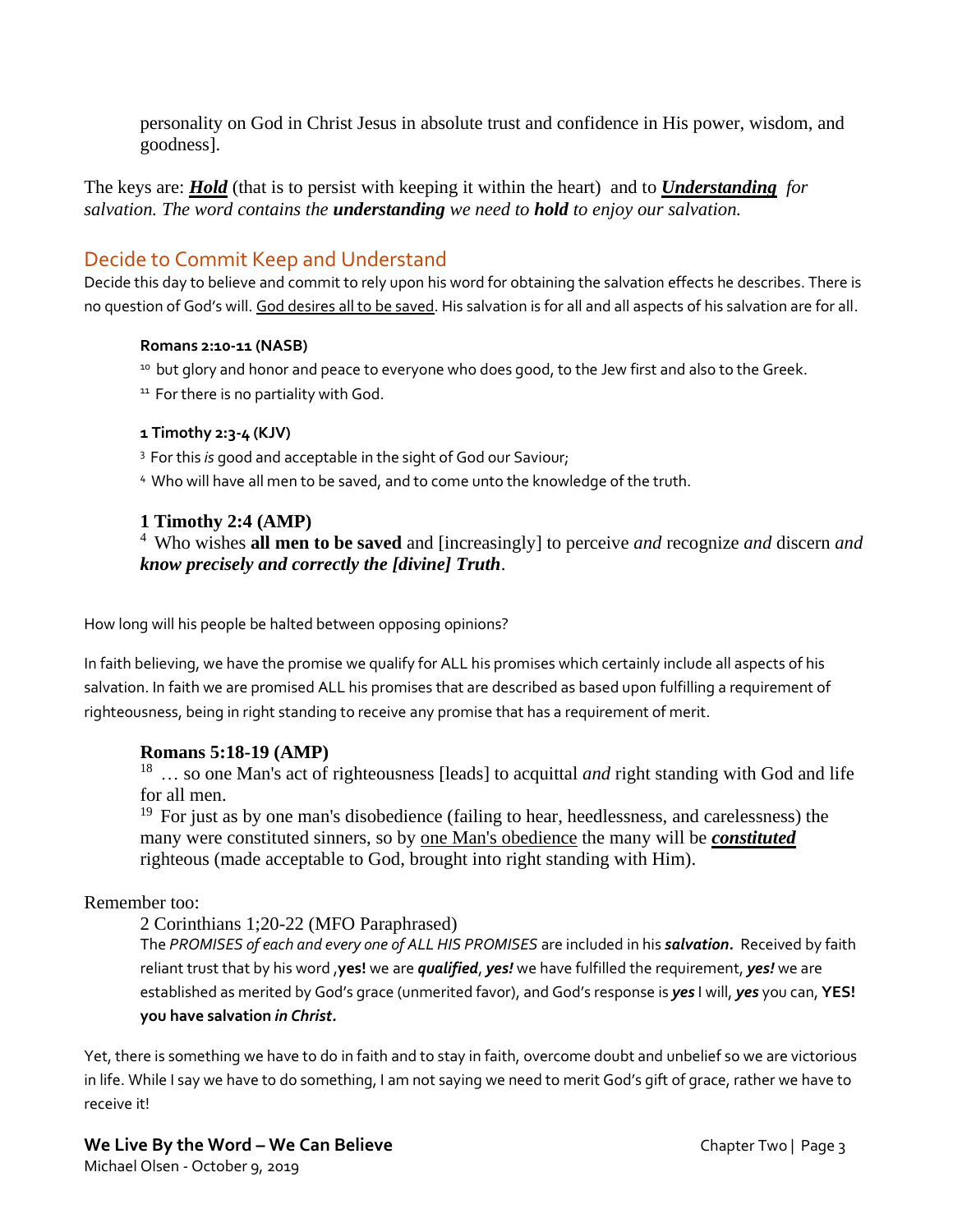We have to simply receive his gift by our belief that what is promised is RECEIVED as promised.

Faith is NOW! Today is the day of your salvation. We must commit our whole hearts to believing, and accepting and keeping our faith in his promises as the Holy Spirit of Truth reveals their understanding within or hearts and minds?

If God's word says I am saved, I am! Whatever God's word says I am, I am! If God's word says we have it, we do! If God's word says we can do it, we can! If God's word says it, It means what it says!

If God said it, that settles it; he means what he says and says what he means !

### **1 John 5:1-5 (AMP)**

 $1$  EVERYONE WHO believes (adheres to, trusts, and relies on the fact) that Jesus is the Christ (the Messiah) is a born-again child of God; and everyone who loves the Father also loves the one born of Him (His offspring).

 $2$  By this we come to know (recognize and understand) that we love the children of God: when we love God and obey His commands (orders, charges)—[when we keep His ordinances and are *mindful of His precepts* and His teaching].

 $3$  For the [true] love of God is this: that we do His commands [keep His ordinances and are *mindful of His precepts and teaching*]. And these orders of His are not irksome (burdensome, oppressive, or grievous).

<sup>4</sup> For whatever is born of God is victorious over the world; and *this is the victory that conquers the world, even our faith.* 

<sup>5</sup>Who is it that is victorious over [that conquers] the world but **he who believes that Jesus is the Son of God [who adheres to, trusts in, and relies on that fact]?**

While, salvation includes *Good News* for obtaining an abundantly fulfilling and victorious life in Christ, many simply don't know how to hold on and keep to their initial decision to believe and accept Gods promises of salvation to the extent of living the abundant and victorious life.

Today, I know many would-be *Believers* that hear and believe they understand the words of God's promise. Yet they struggle with holding multiple beliefs, indecision and doubt not knowing how to BELIEVE and KEEP God's word as the belief *in faith they rely upon* for receiving each and every one of God's promises of salvation. To this end let us turn to understanding how we can believe.

Belief is the foundation of faith for it is belief that faith depends upon to rely.

# Can we believe?

Before we know if we *can*, we first have to know what it means to believe. Straight away, asking *if we can* tells us the word *believe* is an action word, something that *can be done* or performed, known in English as a verb. Believe is an act of causality that affects our beliefs. Believe is a physical act of self, or if you prefer a physical act one's self can do or perform. All acts and activities are actions that begin with the self mentally *concluding a decision* of *intention* to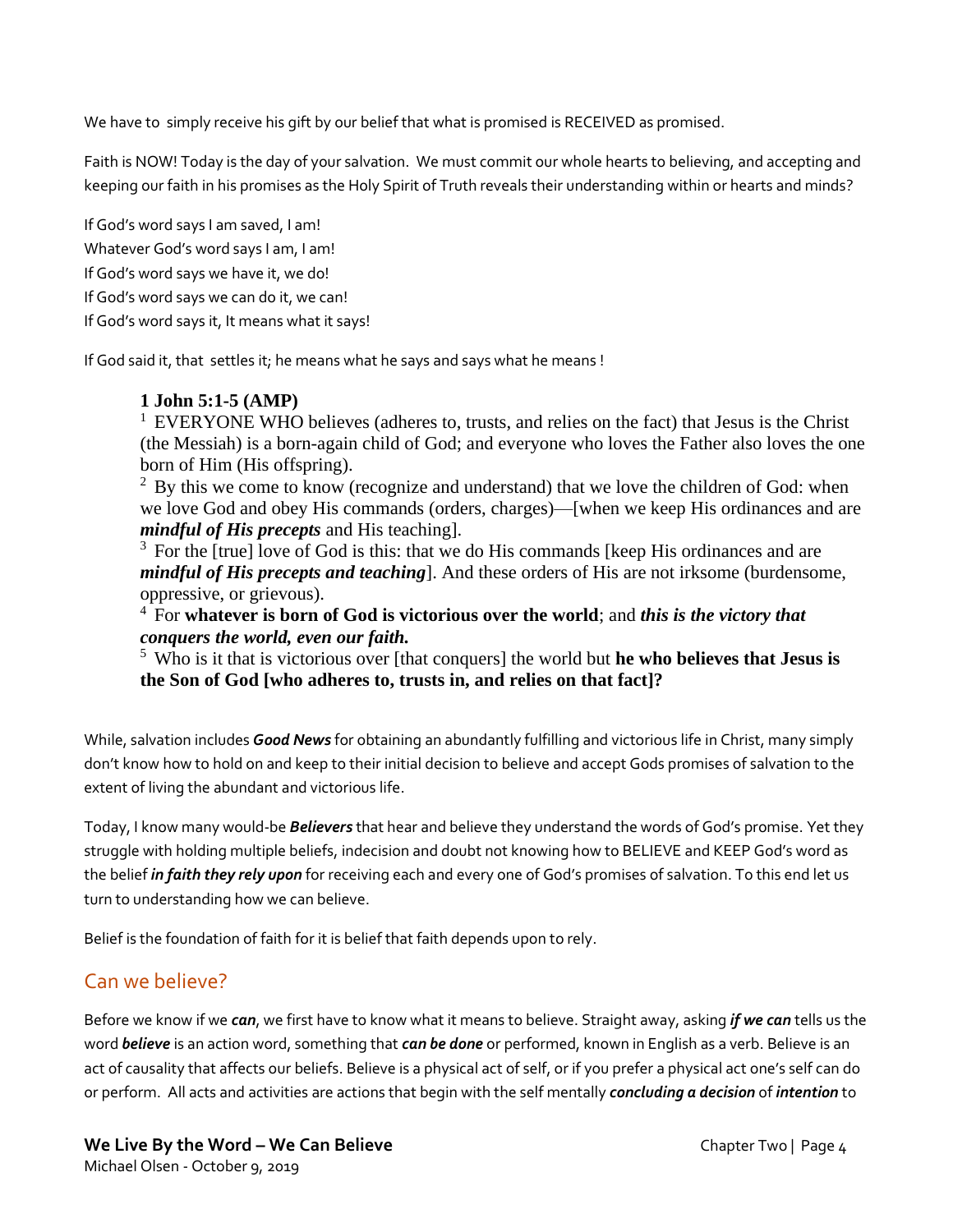*change, reposition or move* in relation to one's current position. Verbs symbolize actions for transitioning or changing positions or aspects of an object subject.

In the case of a believe activity, a person acts upon a subject belief. A belief is an idea, concept, precept or principle describing reality or the characteristics of reality. A believe activity concludes a decision or intention to change, reposition or move from one's currently held beliefs to a new set of beliefs describing reality or the characteristics of reality. A believe action intends a transition from the current body of beliefs to a new body of beliefs adding the latest decided belief to the body of beliefs we call reality.

Concepts that we have concluded a decision and intention to believe are adopted as true of reality. If we believe them, we call them our truth or truths whether they correctly describe realty or not. Each decided belief adds to the ever increasing body of beliefs a believer holds true as accurately describing his view of reality.

### **Truth**

In this study I primarily want to confine my use of the word *truth* to that which is *established as believed* by an **observer**, not the more general concept of truth; ie, *what is true of reality in general* regardless whether recognized by an individual or not. What a believer decides is true, is a *believers truth,* whether correctly identified consistent with the whole of reality or not.

Only the observer can decide what he believes as true and the truth he will rely upon in life. I am not here attempting to suggest an individual can make his own truth to live by. Rather, I am wanting to make the point; only the observer *decides what is truth* of what he or she hears. Only an individual's decision can establish what is "*believed true"* of concepts, precepts or principles that describe reality. When we as individuals decide to believe a concept, precept or principle true of reality, we establish "Our Beliefs". These beliefs are called *a believers truth* whether accurate of our fuller reality or not.

# Causality and Locality Beliefs

Beliefs describe observable characteristics of objects in relationship within our reality. How we relate in those relationships determine the quality of what we experience; determines the quality of our lives.

We act or take actions to affect causing changes to the effects we experience with our relationships. We only take action to cause effects to those relationships. We only act, if we believe the particular action we contemplate will cause an effect desired in a relationship.

Causality is simply a scientific term referring to how an actions cause effects in affected objects. Principles of casuality describe how actions cause effects. If we believe a cause and effect principle, we can also call it a causality belief.

The descriptions we believe accurately describe how our actions affect causing effects in our relationships are our causality beliefs.

In reality, we have thousands of causality beliefs as every object we interact with has aspects of causality in our relationship. These objects are also related to other objects in causality relationships that we can affect indirectly or directly depending on the principle of causality we choose to act upon.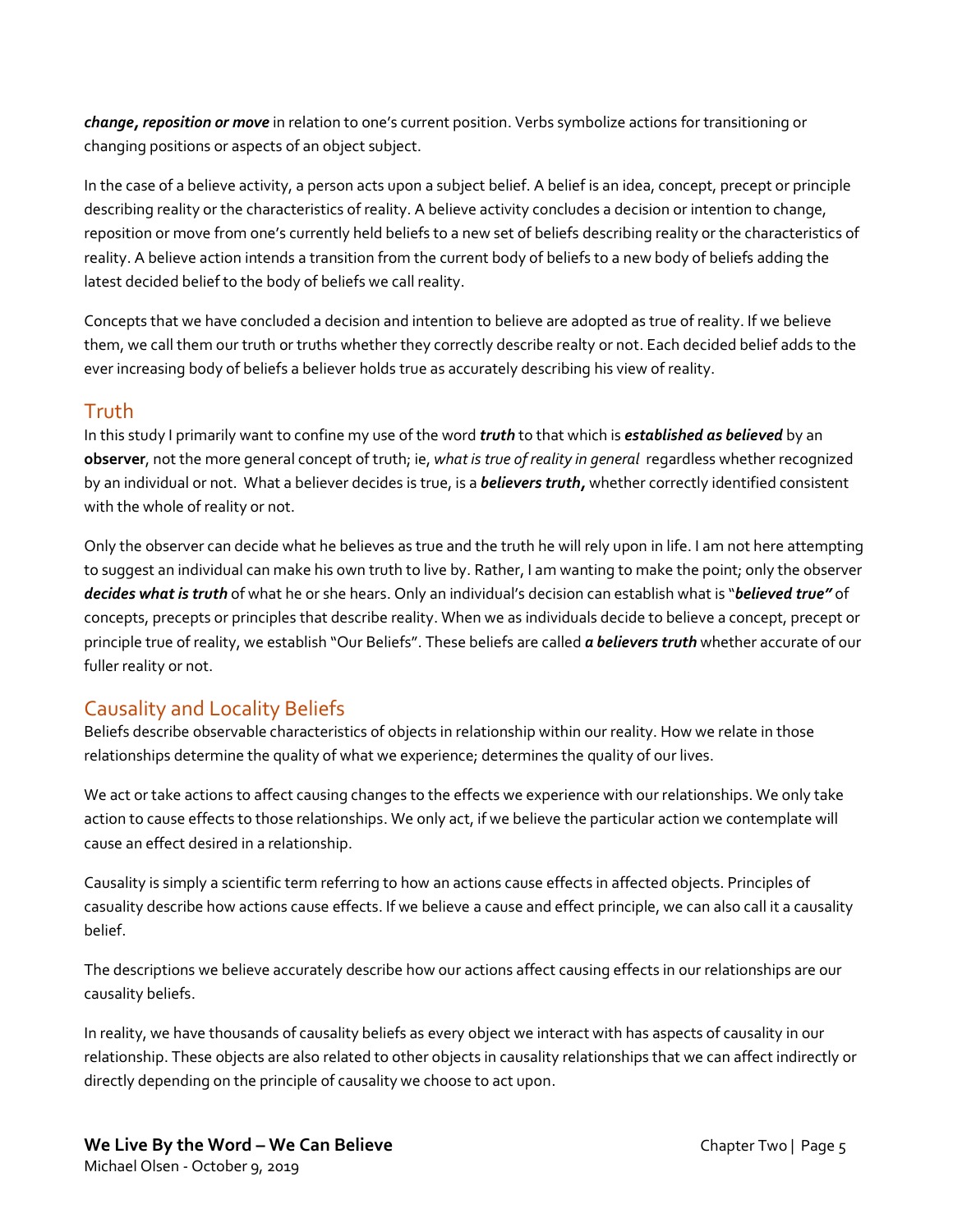Due to the number of relationships we are capable of having, there are always multiple ways we can affect an effect to some object we wish to change how we interact, that we wish to interact with differently.

All objects have cause and effect aspects that we can manipulate to improve the quality of our lives. As they have characteristics describing how they cause effects in others. In desiring to affect a distant object, we may choose to directly affect it or affect a  $3<sup>rd</sup>$  or multiple objects to indirectly obtain the final effect we desire.

### In the beginning

All object causality characteristics were defined as innate at the time object reality was created. All objects were created in the same instant and all with the causality characteristics we explore and commonly manipulate today.

This is very important: ALL we find within object reality was created by a single express act, an expression of the Lord's grand design into object reality as each object was given the characteristics of causality and locality that could be manipulated by interactions between the created objects.

As an action, the act of believing has causality aspects that are part of our Lord's original grand design. The causality aspects of what we believe causes effects according to the original grand design. The grand design included effects affected by belief.

In actuality, the initial act by which God created all that is, all with aspects of causality and locality was itself an act of causality. God expressed his grand design causing all that is to be observable as effects according to one unique principle of causality. *The initiating act* causing God's grand design to be manifest into object form with locality was the act of expression. Genesis and John tell us it was *the Word, God himself that was spoken*. God defined his grand design in word, then spoke it into existence.

### God is Non-Local

All objects have characteristics of locality; all related objects in relationship have localities described as *located* in *time and space*. God being without locality is referred to as possessing non-locality.

In actuality, while we refer to God as if he has object form when we say he possesses non-locality, he is NOT an object with locality.

God exists non-locally; outside of time and space. It is near impossible to describe God accurately as our means of expression depend upon object form. Words are symbols that we draw upon because the symbol is similar to what we are attempting to express. At best, attempting to describing God in object form is a distortion as there is nothing that is similar to him. God is without form or locality.

Although God's grand design originated as non-local subjective creativity, God's initiating act expressed his creative grand design in object terms. That is the creation of objective reality was an expression of God's own subjective consciousness into object term effects. God's new creation was not created by a physical act. His initiating act was to express his subjective knowing, his non-local grand design, into object terms having locality and causality in their expressed definitions. The initial expression of the grand design was a non-local act, an expression of a non-local being affecting a non-local force to affect local effects.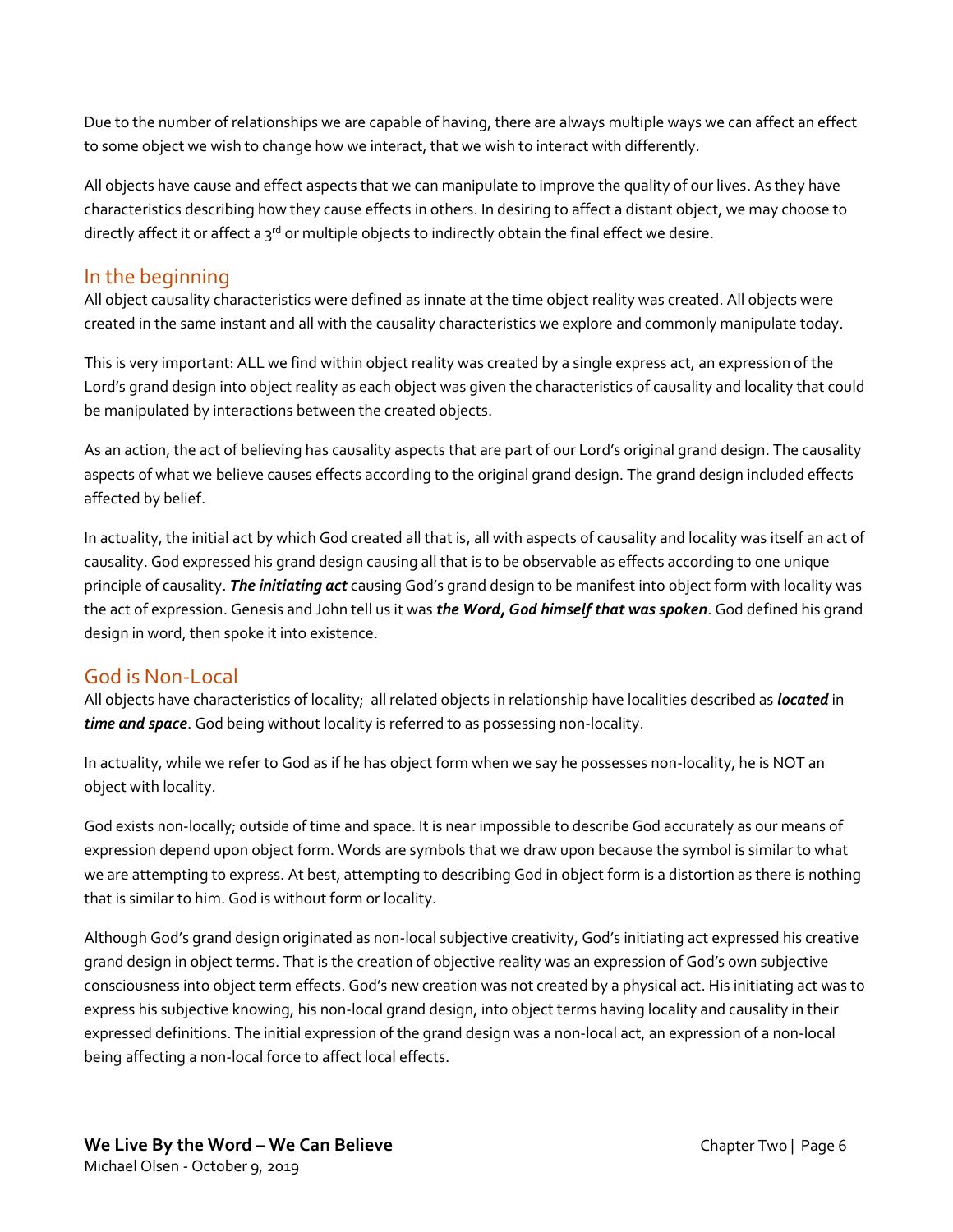Object reality did not exist before the initiating expression. The initial expression was a non-local act affecting nonlocal forces capable of affecting local effects we know of as physical objective form reality with each having aspects of locality and causality. All that is was defined in and part of God's original grand design.

### God Believes

We call the descriptions of reality: *beliefs*. God's descriptions of his grand design were his beliefs about our reality. In full understanding of all aspects of this reality, he expressed the beliefs of his design into existence; he spoke his beliefs into observable existence.

All that we call real, all that will ever be experienced as real, has been created for his observing. If not for observing, no effect would exist. If not for God's cause by expression into observable form, no effect would exist. We do exist. God expressed the word of his grand design into reality. We exist and have our being within and according to his grand design.

Not only could God observe his creations, he endowed each of his creations with the ability to observe and interact with all that is in his creation. If we will accept God's word describing who we are, what we have and what we can do, we will fill the measure of our creation and what he had in mind for us to observe as experience in his grand design.

# Faith-Based Causality

Recall: God expressed his grand design causing all that is to be observable as effects according to a unique principle of causality. *The initiating act* causing God's grand design to be manifest into object form with locality was the act of expression; the spoken word of his belief. God defined his grand design in word, then spoke it to cause his belief to manifest into local existence reality. He relied upon his expression only to affect the effects believed.

I define Faith-Based beliefs as *causality beliefs* that need only be believed and relied in action to produce the promised effect described in the causality belief. God used a faith-based belief to create all of our objective reality. God's act of reliance was his expression of his belief described in spoken word of his grand design we would observe as objective reality.

As God expressed his subjective essence into objective form with each expressed object an expression of his own subjective self, he also expressed his faith-based creativity in his object creations endowing each of them, us, with his ability to operate faith-based causality principles if we will believe in non-local terms as he believes, we too can affect local effects.

When God gives us his word expecting us only to believe to affect a promised effect, those words need only be believed and spoken with confident reliance the expression will cause what is believed to manifest into physical effect, the *faith-based promised effect.*

Only Faith-based beliefs can cause non-local effects to appear or manifest locality. Under the new covenant, if we are willing to believe and keep / guard his word with all our hearts, when relied upon, his word will produce the promised effects.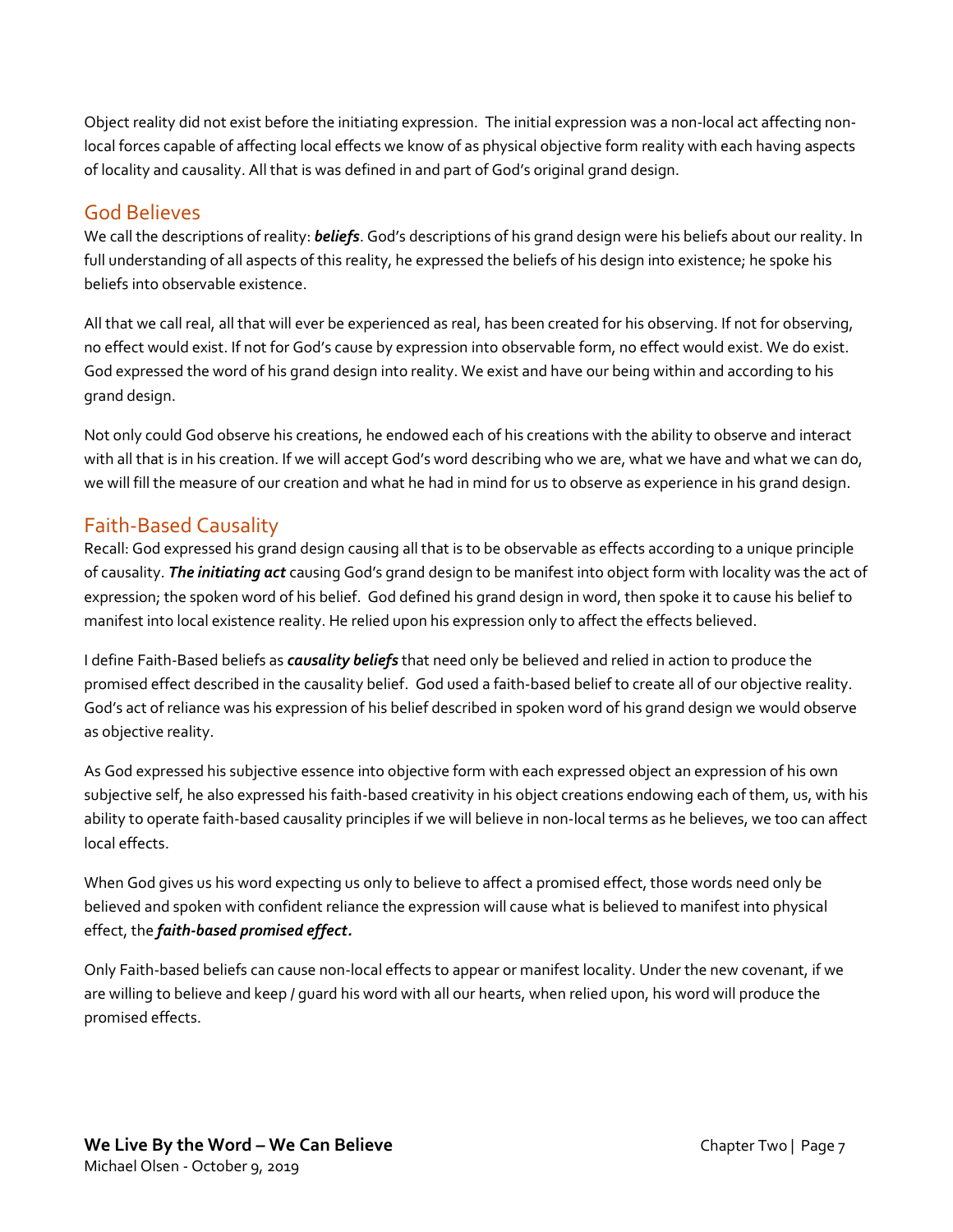# Quality of Life

When it comes to quality of life, what a person believes as true makes a huge difference in the quality of life experienced. All actions have consequences because all actions cause effects. The pursuit of quality life effects is what drives all the acts we perform. The pursuit of desired effects drives all actions we take.

Life is the sum total of all our actions. It isn't considered over until one is no longer performing actions that affect effects. We aren't considered dead till the heart and brain stop so that we cease affecting effects by manipulating actions to cause effect changes.

We pursue an abundant life (effect) by seeking to apply the actions that affect (cause) the desired effects to be experienced.

We choose which beliefs to act upon in order to affect the effects we desire. When correct beliefs are applied, they cause or affect our experiencing the effect desired. True beliefs correctly applied cause effects. That is true beliefs when acted or relied upon affect the quality of our life experience.

We only want to act upon accurate cause and effect statements of reality so that we can reliably obtain the effects we desire from the actions we believe will invoke the cause.

### Collaborating References

To establish truth, we typically look for collaborating references sufficient to conclude the new concept, precept or principle is true and consistent with all we already know of reality. We look for proofs of truth in directly experienced references and inferred references. Directly experienced references are events that are sensed as in: Seeing, hearing, touching, tasting or feeling. When deciding if we believe in a cause-effect principle, our direct references are those that we see the effects of invoking the cause by action. We say our direct references collaborate the truth of a causeeffect principle when we can sense the effect after acting in reliance of the belief.

# Only a Decision

As children without direct experience, we adopt beliefs of parents, elders and others we consider wise and experienced. I call these inferred references. Inferred references are not direct experience proof, they are statements of others beliefs that we deem authoritative and credible, accurately describing the cause and effect relationship belief that if relied upon will allow us to enjoy the desired good life effects.

To the extent our parents taught us true principle and that we relied upon them, most of us have needed but little else to live satisfying and fulfilling lives. Many live full action-packed lives without ever needing to decide new beliefs beyond those first established by the credibility and authority of parents.

Many are taught by parents that we can trust and rely upon scripture as the word of God's Truth. Some are taught to KEEP those words as truth living by them in faith they are reliable. Some fortunate ones have even experienced prayers of faith relying upon those words to invoke miraculous aspects of God's offer of relationship. Hopefully our early adopted beliefs establish the only foundations we need for living the quality lives our creator intended.

### **Proverbs 22:6 (KJV & AMP)**

 $6$  Train up a child in the way he should go: and when he is old, he will not depart from it.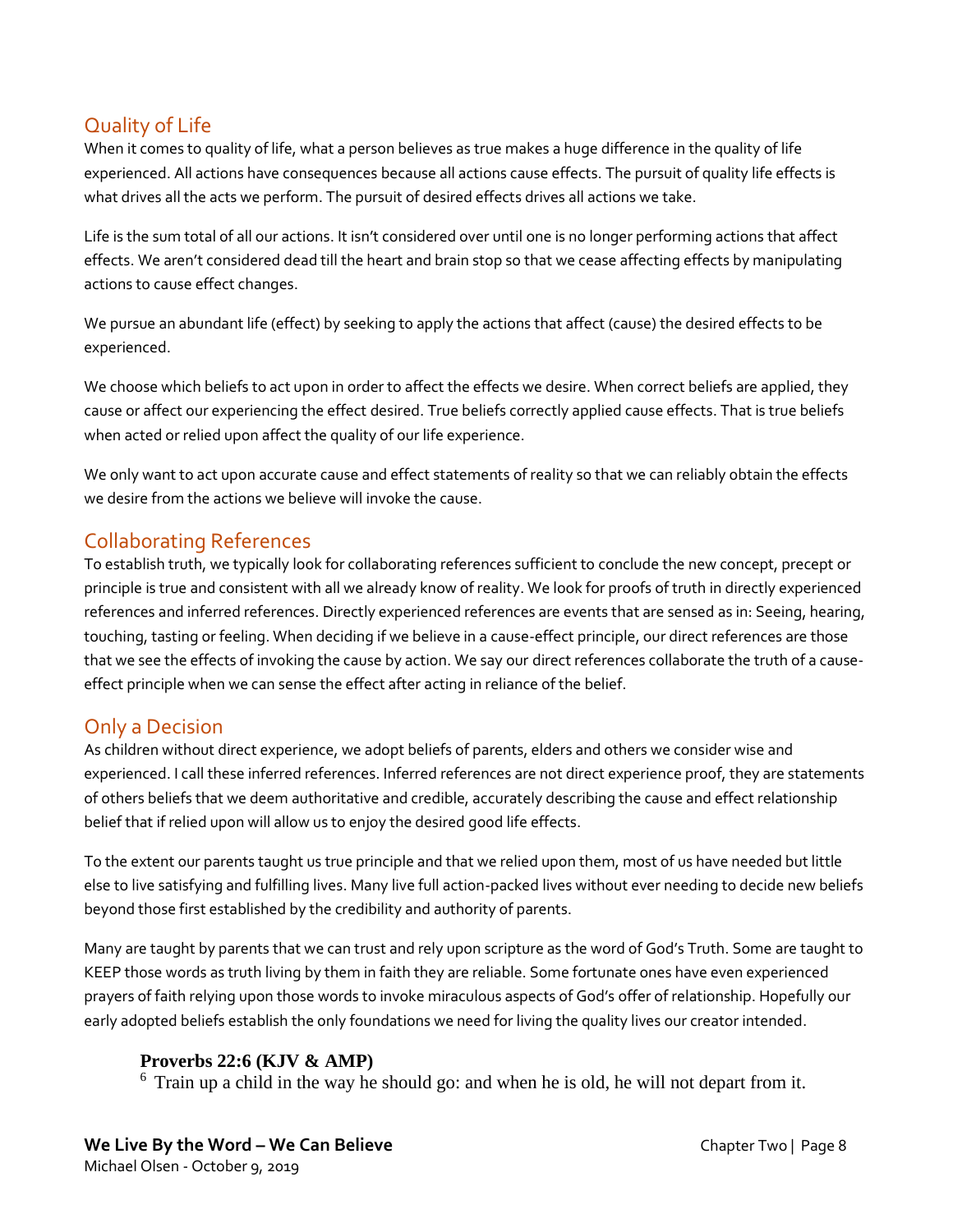$6$  Train up a child in the way he should go [and in keeping with his individual gift or bent], and when he is old he will not depart from it.

As we get older, we become more independent and seek to improve upon our beliefs. Not that we seek to prove our parents wrong; we recognize we can improve our beliefs through gaining better understanding of the subtleties and finer details observable from our expanding individual perspectives.

During these phases, we discover there are other authorities competing for our trust, seeking to prove to us that they can be relied up on them for establishing our beliefs. During these times our parents hope we as children perfected our trust in God over others for dealing with those concepts, precepts and principles that conflict.

To the extent we establish we believe particular authorities more credible, if we *establish greater credibility* in their words than our own experiences, we *decide to believe and rely upon* their beliefs over ours.

The key to establishing truth of others beliefs is *credibility* measured in terms of **certainty**. The certainty we have that a so-called expert is credible helps us decide if we can trust and rely upon them in deciding the truth of what they say we should believe. We now have two belief decisions involved; is the expert credible and is what they say truth. Turning one belief question into two sounds like we've made the process of believing more complicated. In actuality, most that look to experts for establishing what is true, only make the first decision and generalize the second. If the highly credible expert says it, that settles it; what ever they say is believed. If the expert says it, what they say is true.

Once we decide an expert highly credible, we generalize about everything they tell us. Our process for establishing truth is simplified once we decide we have little preference for our own ideas and decide to accept others references valued higher than our own experience based collaborative references.

It's all about how we perceive our reality as our minds mature and our perception and ranking of most valued preferences are clarified. Do we rank our preference toward others credibility higher than our own ideas and those we once accepted as our experts. All this is going on as we grow up and progress beyond accepting the beliefs of our parents in full faith.

As we decide to listen to others, our attitudes of commitment to former beliefs determine how we evaluate new ideas and view the opinions of others. Our belief that some truths are absolute and our commitment to keep and defend those principles actually keep us from falling for forming conclusion in the face of confusions introduced by experts seeking to break-down our beliefs in absolute truths. Once we stop believing in absolute truths, they can introduce any social idea that serves them better.

When we decide to allow others beliefs to become our own, we rank our assessment of their *credibility and authority* against the credibility we feel for our own **direct references.** When we have conflicting positions between authorities and ourselves our decisions become very subjective; often becoming subject to mere personal preferences and emotion feelings arising from confusion of new ideas contradicting our current beliefs and positive or negative attitudes of perception toward ourselves, parents, new so-called experts and how our peers are responding.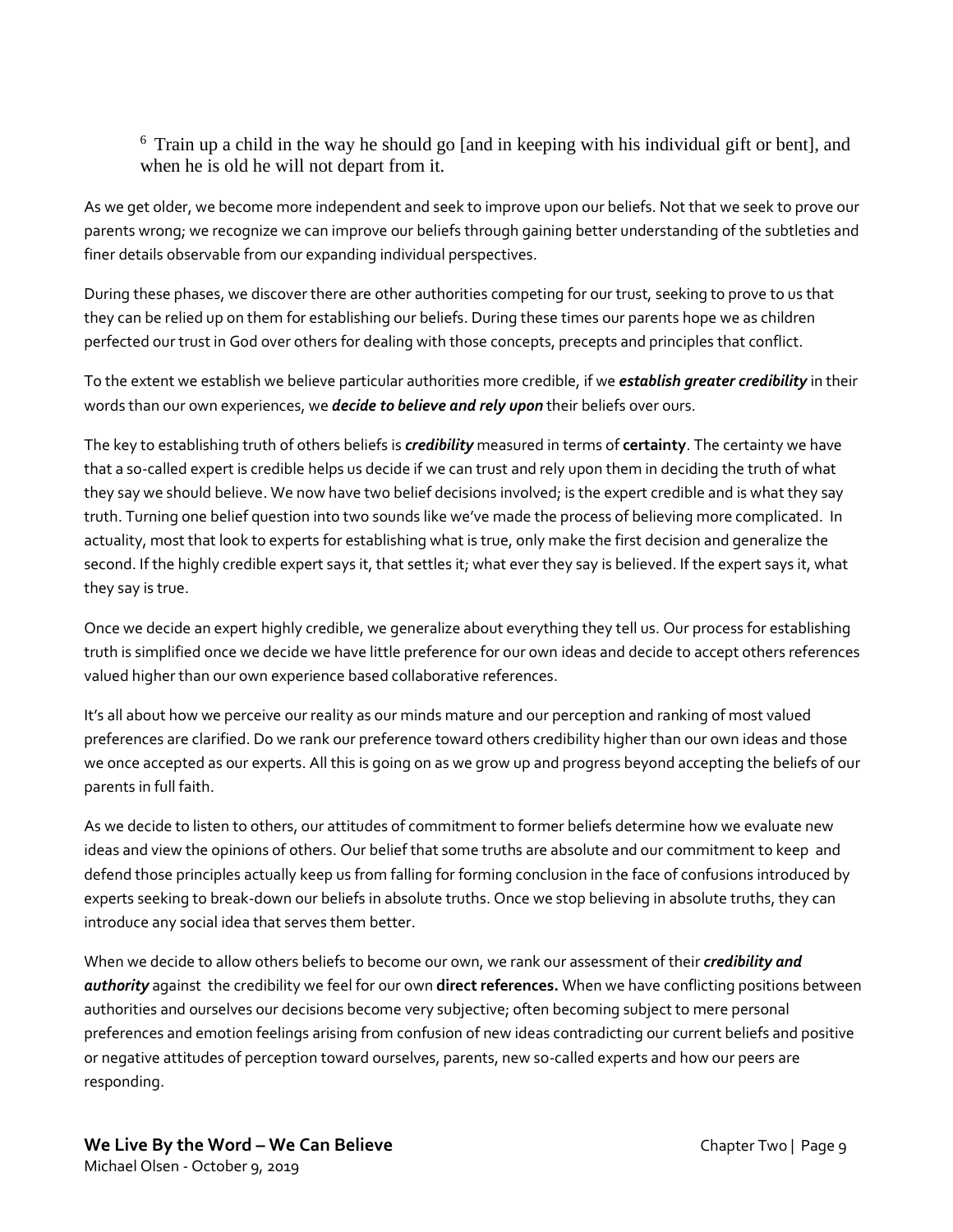In any case, until we ultimately decide one belief over all, we are confused, double minded and halted in indecision. Conflicted by wanting to believe more than one idea, we are unable to take any reliant action and if we do act in such a state, we're unstable and easily persuaded to change or stop pursuit of the effect sought .

That is; when we consider the collaborating references in support of concluding a decision on which of conflicting ideas we consider true, we must decide which of our conflicting authorities or ourselves provide us with the greatest degree certainty in deciding our conclusion. Only after deciding among competing ideas can we identify the belief to rely upon with sufficient certainty we commit to seeing our action through to obtaining our desired effect.

While this may sound overwhelming, our minds are so powerful, most of this is done in moments within our subconscious. If we remain in uncertainty, we easily give up any action, if even we act at all.

### Battleground of Faith

The battle ground of the fight over conflicting beliefs is the mind. The fight is to establish which belief will win the mind's decision! The Good Fight of Faith is the same fight. Faith fights to win the mind in establishing which belief will be relied upon.

The belief that wins the minds highest trust and commitment to be relied upon when action is to be taken wins the mind's devotion and commitment. It wins the faith fight. The mind is the prize as it determines what will be relied upon in faith. The winning belief captures the mind that directs the will to act upon the cause most believed able of affecting the quality of life effect sought.

Our God wants our hearts and minds devoted to him, nothing less. If God's beliefs are Lord in our lives, God lives within our lives. The thief acts to negate that. If the deceiver can get us to limit our beliefs to those that work without involving God's word and Holy spirit, he has succeeded in frustrating our Lord Jesus.

# Who Is Lord

The winner of the mind is Lord over the person who's life is determined by it. He who determines the mind's belief is Lord. The authority that establishes the beliefs we live by is Lord regardless of who we think is Lord or who we may say is our Lord.

Actions always speak louder than words. Even though words may come from the abundance of the heart, actions are a more sure reflection of what is abundant within the heart because actions take more reliance than mere words. All actions are taken in reliance of some belief. Words and thoughts can be spoken with very little reliance or dependence upon what is spoken being true.

The question that determines who is truly Lord is: who's beliefs do we live by?

The acts a person takes is a better indication of what is believed than what the mind says or thinks it believes. If you recognize your actions are inconsistent with what you think you believe or want to believe on a subject, you can be quite confident: what you think is NOT believed as credible as the belief reflected in your actions.

When there is an opportunity to apply a belief in order to obtain a given desired effect, the action taken and more specifically, the intent in taking the action, reveals which belief is believed most credible. Even if two beliefs from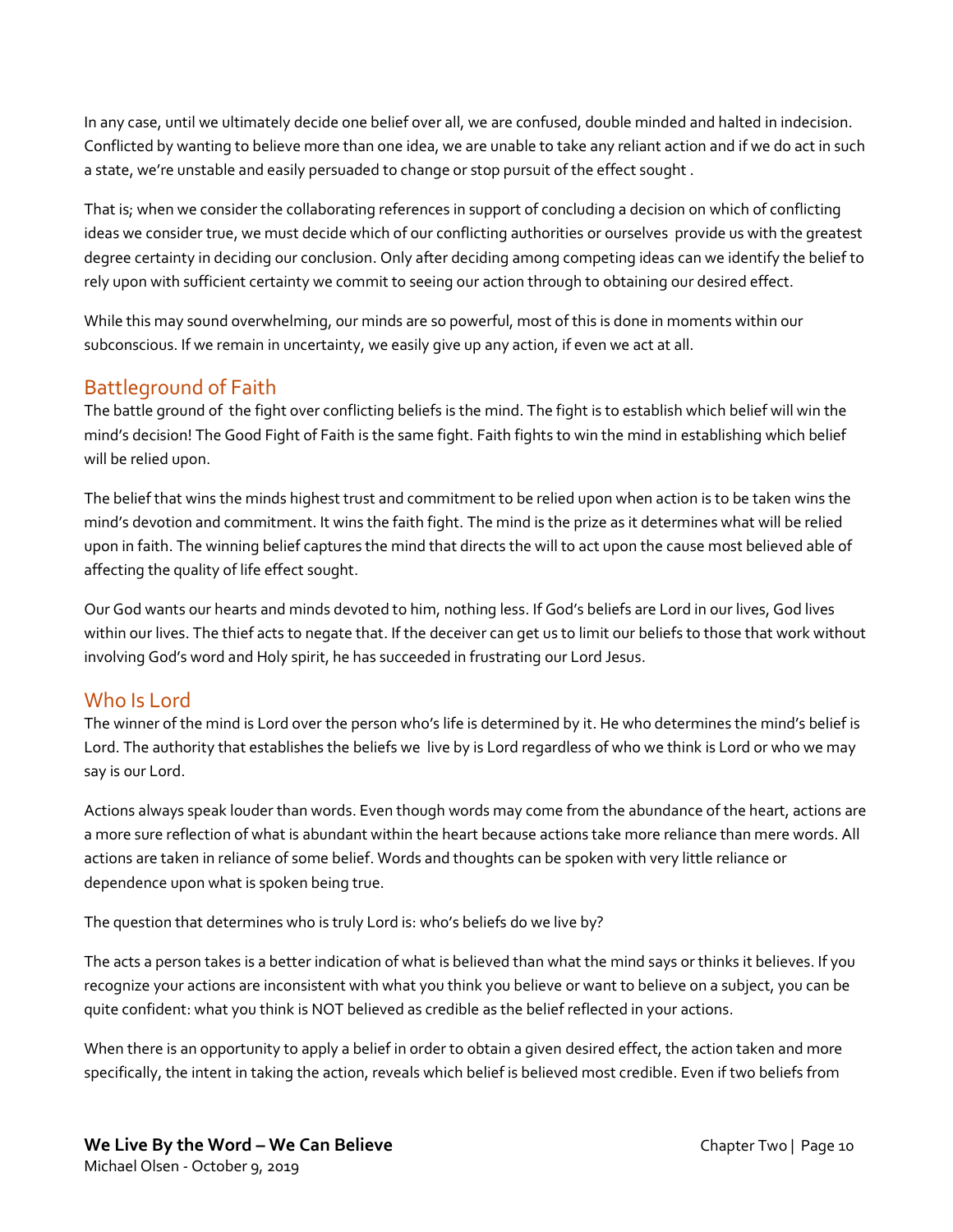two different authors are both believed to cause the same effect, only ONE belief is ultimately relied upon and trusted when action is taken.

Example: I may have a person of low esteemed credibility tell me they will give me some promised effect. I may have a  $2^{nd}$  person of highly esteemed credibility promise me the same thing. Even if the action required of both is the same, it is the belief in the  $2^{nd}$  promise that gets believed and acted upon from the abundance of the heart.

When it comes to knowing your own heart, of the two, actions and the intent behind them are the more reliable indication of what is truly believed most credible and most highly valued for obtaining the desired effect.

Because the mind focuses upon what it wills, when the mind is focused upon the word, it may think it believes. It may even decide the Word focused upon is true. But, until the mind commits the heart, the whole heart to trust, rely and keep the word as truth and reject that which is contrary to it, the word heard or decided true is still only an idea, thought or intention to believe.

Only when a decided belief is acted upon in reliance is faith revealed. When acted upon, the belief relied upon is revealed in the intent underlying the act. Of course, intent is ONLY clear to the mind of the actor committing the intention to act.

The focus of the mind and the decision to believe is only an intention, only the beginning of what gets established as most abundant within the heart. Faith doesn't appear until the mind commits to trust, and rely upon the belief in committing the intention to act in reliance. Even so, the belief doesn't take the position of greatest abundance within the heart until the person wholly commits to keep and defend that belief as the most valued and reliable.

These last acts are known as the good fight of faith and they change the nature of the person that so keeps them. The expert that established the beliefs most abundant within the heart is Lord over the life of the word keeper. It can now be understood how the Lord can make this promise:

**"I am the vine**, you are the branches; he who abides in Me and I in him, he bears much fruit, for apart from Me you can do nothing. … "If you abide in Me, and My words abide in you, *ask whatever you wish*, and it will be done for you.

Only after a belief is kept and defended against all competing ideas does it become predominant within the heart. Only when Jesus's words abide abundantly within is the author Jesus Lord. When the need arises to obtain or defend some highly valued life aspect described as the subject or effect promised by the Lords word believed, the belief is impulsively relied upon in taking action to affect the cause believed able of producing the desired effect. Those acts of faith obtain the promise.

We may have a desire and an intention to believe God's word of promise. But, until it gets established as the most credible, such that the heart relies upon it first to obtain the promise, the word is not established as most abundant of the heart. A renewal of belief and recommitment to keep it as the truth to live by is needed.

To establish abundance of heart, commit every action only after first reflecting upon which of the promises of God address the desired effect sought. Only take action committed in reliance of his promise. Take actions only that rely upon some word of God's promise to affect the cause that will produce the effect desired.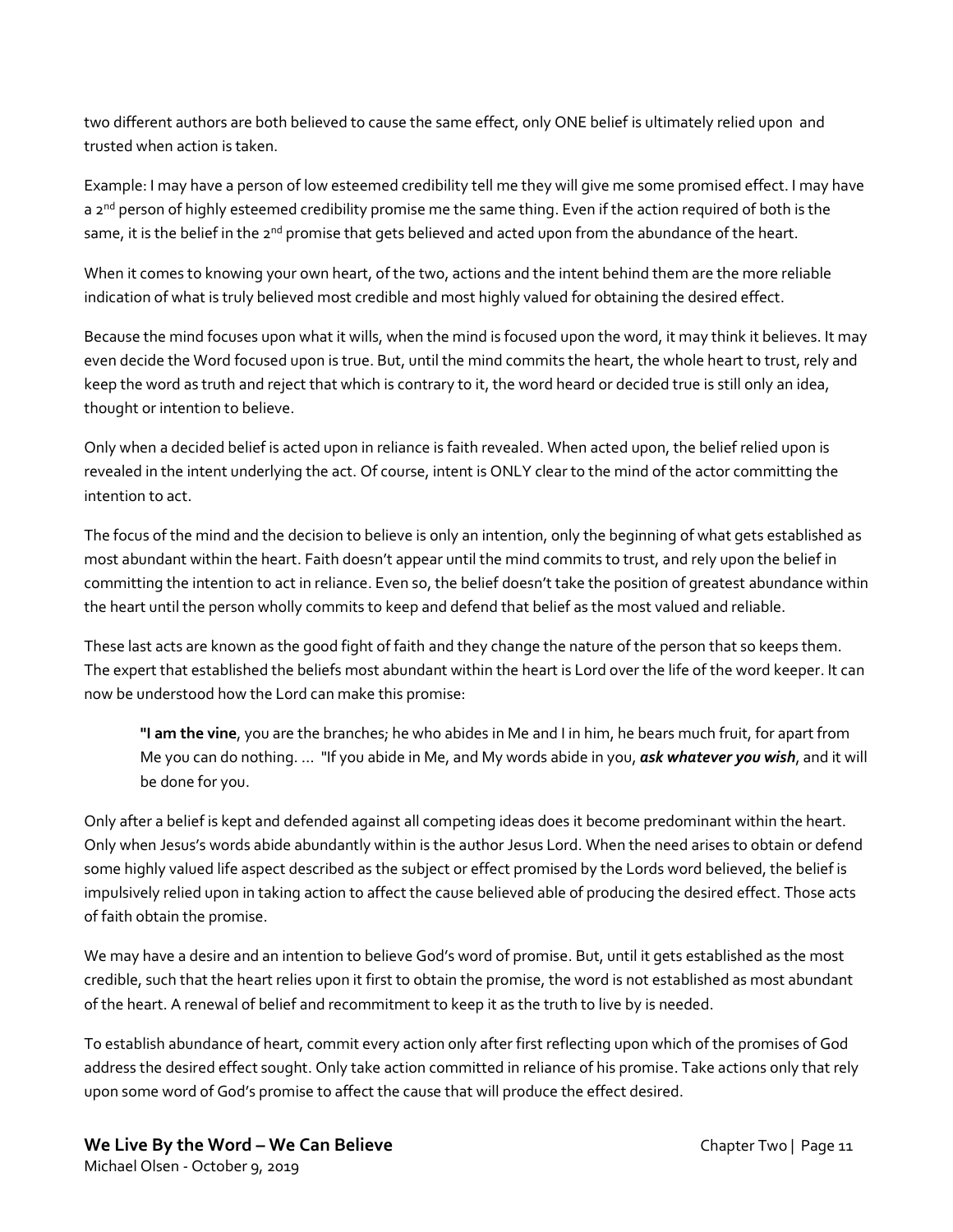#### Psalm 37

**<sup>5</sup>** Commit your way to the LORD;

trust in him and he will do this:

- **<sup>6</sup>** He will make your righteous reward shine like the dawn, your vindication like the noonday sun.
- **<sup>4</sup>** Take delight in the LORD, and he will give you the desires of your heart.
- **<sup>11</sup>** … the meek will inherit the land and enjoy peace and prosperity.

#### Proverbs 3

- **<sup>5</sup>**Trust in the LORD with all your heart and lean not on your own understanding;
- **6** in all your ways submit to him, and he will make your paths straight.
- **<sup>8</sup>**This will bring health to your body and nourishment to your bones.
- **<sup>10</sup>** then your barns will be filled to overflowing, and your vats will brim over with new wine.

Whichever word is found in abundance within the heart, identifies who is Lord.

The question is: Who's beliefs manifest when action is needed? Is it the beliefs of the Lord you want to serve, or beliefs of another that rules your heart? If your acts intentions don't show reliance upon Jesus's words relied upon, renew your commitment to keep his word and remember to ONLY acknowledge the Lord in any and all your ways.

To establish Jesus as Lord requires only a decision to believe and a commitment to rely upon and keep his word always, when deciding which beliefs will be relied upon to meet the challenges of life. Start by renewing your faith in John Chapters 14- 17.

# With the Mind of Christ, you can be trusted

The Lord of our bible seeks to capture our minds for the good of all his creation. This is evident by his words in scripture, God highly prizes *your individual and unique perspective* on what makes an abundant life. In faith of his higher reality perspective and desire of personal relationship with you, he trusts that when you are established in Christ, your desires are his:

#### **Mark 11:24 (KJV)**

<sup>24</sup>Therefore I say unto you, What things soever *ye desire*, when ye pray, believe that ye receive *them*, and ye shall have *them*.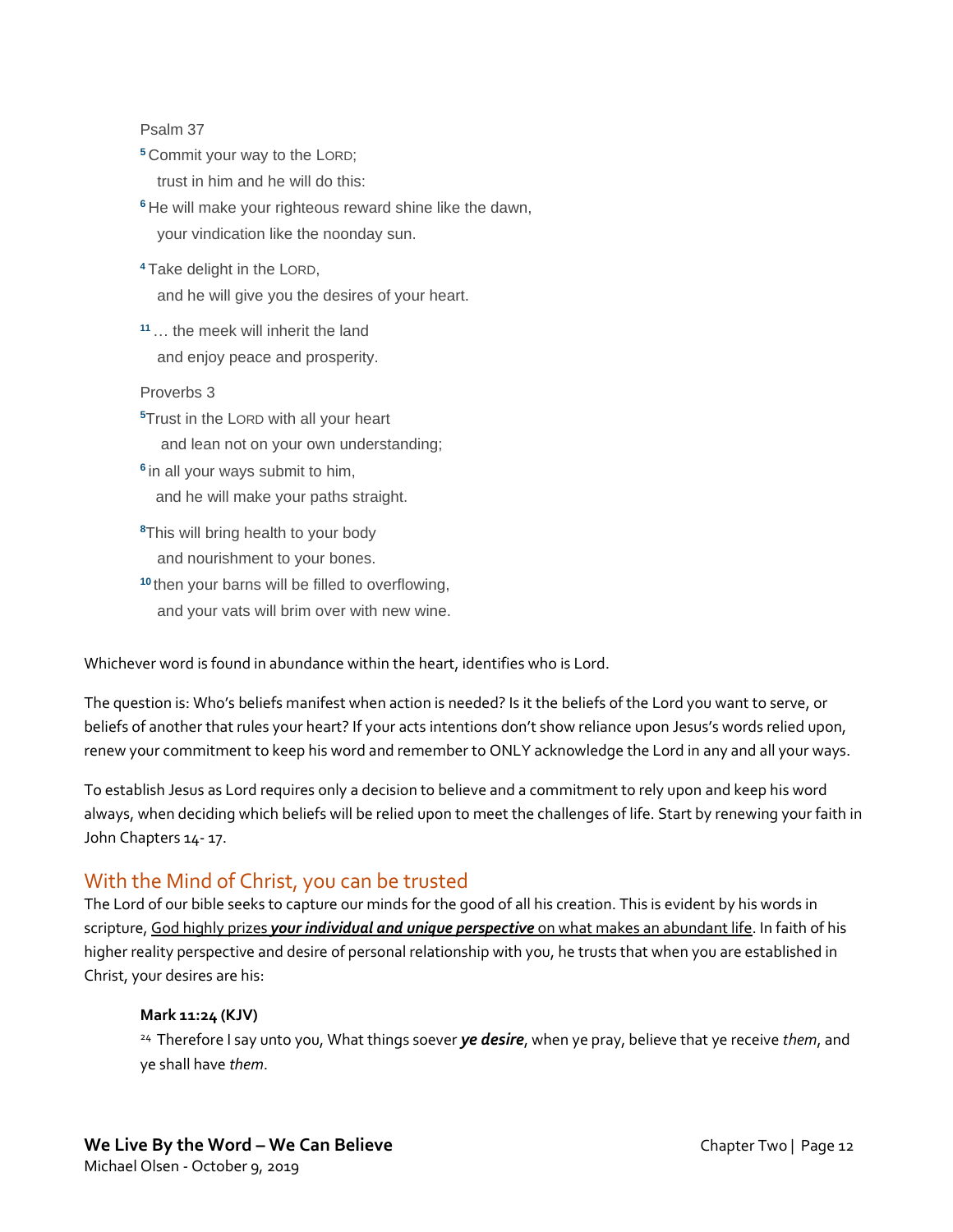If God trusts you that much, if he is that sure of the effects his word will have upon your heart, can you decide to trust his trust in you? Can you decide to trust the heart he gives you to know what is good to desire? It only takes a decision to believe and commit reliance upon the incredible trust he has in you as shown in that verse. Will you keep that word to rely upon in deciding the actions you will take in life?

God is confident your desires are his, because when you accept, welcome and admit his word into your heart, you abide in and keep his word and his word abides in and keeps you, for he is within you. You know his spirit, desires and even the most secret petitions he has for you. For these cause you to have the mind of Christ.

### 1 Corinthians 2:14-16 (AMP)

 $14$  But the natural, nonspiritual man does not accept or welcome or admit into his heart the gifts and teachings and revelations of the Spirit of God, for they are folly (meaningless nonsense) to him … <sup>16</sup> For who has known *or* understood the mind (the counsels and purposes) of the Lord so as to quide *and* instruct Him *and* give Him knowledge? But *we have the mind of Christ* (the Messiah) *and* do hold the thoughts (feelings and purposes) of His heart.

**In Christ, you come to know the delight of being in him, as his desires are manifest within you.** They are his desires and secret petitions written within your heart. But he doesn't just give you your desires, he makes them come to pass as experience:

### **Psalm 37:4-5 (AMP)**

4 Delight yourself also in the Lord, and He will give you the desires and secret petitions of your heart. 5 Commit your way to the Lord [roll and repose each care of your load on Him]; trust (lean on, rely on, and be confident) also in Him and He will bring it to pass.

Do you really believe that? Is Jesus your Lord if you don't? Do you really believe if you don't rely upon it when desires and needs are known and actions are decided to be taken to accomplish them? If you do not rely upon them as you take action, what are you relying upon? Who really is Lord?

# The Worlds Alternative

The thief, seeking only to kill steal and destroy, offers nothing comparable, can only attempt to discredit our Lords redemptive truths and threaten our lives with death and destruction, if we don't follow his ideas. When **we reject the principles of our Lord's** greater reality, the deceiver, confined to physical reality, can only offer promises of that domain.

When we reject the principles of our Lords higher domain, we limit the effects we can seek for life to this physical domain. We confine our lives to physical principles previously defined as our physical universe was created.

In case you didn't notice, our Lord's faith based truths absolutely Trump the world's truths. While the physical domain also depends upon faith for it's operation, the world's application of faith is confined to interactions with what already exists of previous creative expressions. All actions require faith, even acting on poor advice.

Exercise of our Lord's beliefs, those that work by faith in our God's creative power, go beyond cause and effect principles of the physical domain to affect effects not possible solely within our physical domain. We call faith effects miraculous as they defy what is presently commonly known as physically observable.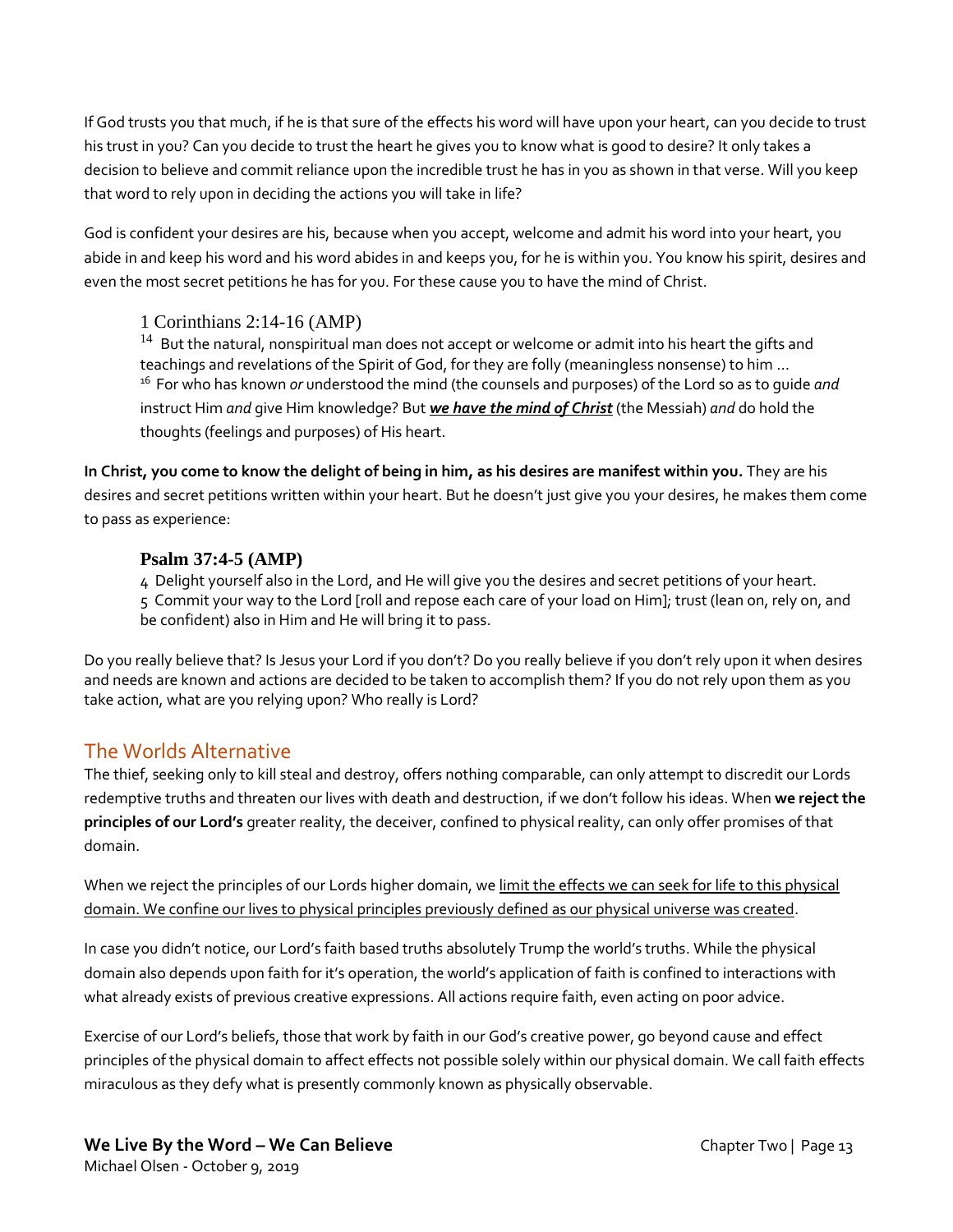# Life's Threats and Opportunities

The opportunity of a valued pursuit or a threatened loss to that we've already obtained is sufficient to cause all of us to take some kind of action seeking to obtain or preserve the valued effect or aspect believed affected by action.

Whether a *mountain* of **opportunity or** *a mountain* of **threat**, when the goal of our desire is confronted and challenged with an obstacle, the action we take to address the challenge is determined by what we believe and which of our beliefs are esteemed most valued, considered most promising or effective of producing the effect we desire.

The beliefs we turn to when needs arise identify who is the Lord we follow, who is the Lord we serve, who is the Lord of our life. Our choice of Lord is not established by mere words of intention. Our choice of Lord is determined with each application of belief, each time we turn to cause a desired effect. Is the word we rely upon established by the Lord we desire to serve or another that has captivated our devotion while we were sleeping.

### **Matthew 13:24-25 (NASB)**

 $24$  Jesus presented another parable to them, saying, "The kingdom of heaven may be compared to a man who sowed good seed in his field.

 $25$  "But while his men were sleeping, his enemy came and sowed tares among the wheat, and went away.

The good fight of faith is a work we do to establish our belief in God's word as most abundant within our hearts. The good fight keeps his word as most dominant, the word we naturally turn to when action is needed.

### **1 Timothy 6:12 (NASB)**

<sup>12</sup> Fight the good fight of faith; *take hold of the eternal life* to which you were called, and you made the good confession in the presence of many witnesses.

### **1 Timothy 6:19 (AMP)**

<sup>19</sup> In this way *laying up* for themselves [the riches that endure forever as] a good foundation *for the future*, so that they may grasp that which is life indeed.

Long before the moment of need, in the good fight of faith, the Christian resists the *contrary evil thoughts*, unbelief and **opposing ideas** deciding the beliefs to rely upon.

#### **James 4:6-10 (NASB)**

<sup>7</sup> Submit therefore to God. Resist the devil and he will flee from you.

8 Draw near to God and He will draw near to you. Cleanse your hands, you sinners; and *purify your hearts*, **you double-minded**. ... <sup>10</sup> Humble yourselves in the presence of the Lord, and He will exalt you.

### **Psalm 37:5 (AMP)**

 $5$  Commit your way to the Lord [roll and repose each care of your load on Him]; trust (lean on, rely on, and be confident) also in Him and He will bring it to pass.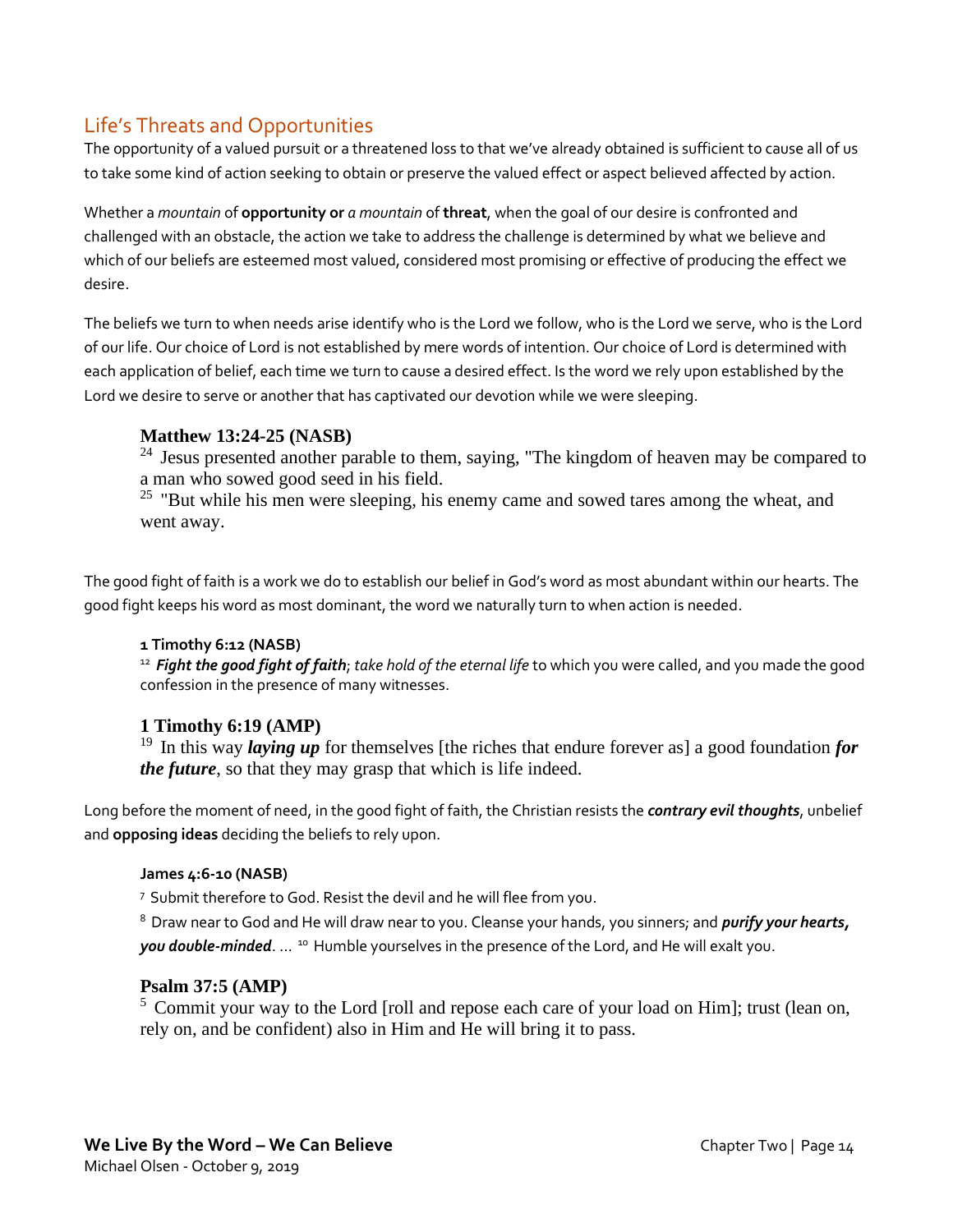The Lord of our bible has provided precepts that when believed perfectly meet just the challenges we face. They only require our faith in his promises. God's answer to our challenges is *faith* relying upon his word, that he that will be faithful to perform all that he has promised.

We have specific promises, if we choose to believe them when we hear them; If we choose to rely and act in reliance on them. We can speak the desires he has placed within our hearts.

Our faith relying upon his promise *in speaking* will cause the needed effect. We can speak to the obstacle challenging us, even as great as a mountain. We can speak that it be removed. In faith relying upon the promise, it is so, our speaking affects the effect desired, the mountain of an obstacle is removed.

### **Mark 11:22-23 (AMP)**

- $22$  And Jesus, replying, said to them, Have faith in God [constantly].
- $23$  Truly I tell you, whoever says to this mountain, Be lifted up and thrown into the sea! and does not doubt at all in his heart but believes that what he says will take place, it will be done for him.

However, within physical reality if we do not apply faith in God's word to move our obstacles, we can only obtain the effects we need by applying local forces to cause the effects we need. Of these, to move the mountain requires a shovel or other presently available tool known able to physically affect the challenging obstacle.

When our minds are captive to God's truth, when what we believe is determined by God's word, God's word is Lord, the author is Lord, Jesus is Lord! God's abundant life and salvation from the worlds challenges comes to all who believe his words and have faith in them.

### Enemies of Faith

Unfortunately, there are those with other agendas than desiring you and I have an abundant life. Of them are found those that value your performing services for them rather than have you pursue your best good and quality of life. They manipulate ideas knowing if they can enslave your minds ability to establish truth convincing you to ignore your parents and God's truth, you can be led to pursue their interests instead of yours.

If these can stop you from trusting your self, your parents and your God, substituting trust in only *their* "Experts", they have you captive and can lead you to do what ever they want. When these capture your ability to establish truth so that you ONLY accept their authorities, they can convince you: your most effective action is the one that *serves them first,* if not *them only*.

To this end, most of us were taught to *suspect and reject* personal thoughts, doubt personal knowings and reject the idea of beliefs formed personally. Most were educated they must have a teacher reveal truth, not a teaching how to personally discern and establish truth. Today, most have lost their moral compasses and ability to hear and discern truth independent of the worlds experts. Sadly, today most non-Christians and Christians alike establish the beliefs they rely upon according what they hear in the mass media.

Experts of mass media and public education most certainly do not teach absolute truth is to be revealed within you by a holy spirit. Such teaching in the world's system would be immediate grounds for dismissal. A news anchor and university trained teacher alike, both have been well prepared to avoid all resemblances of religious thought as they inform and educate our people.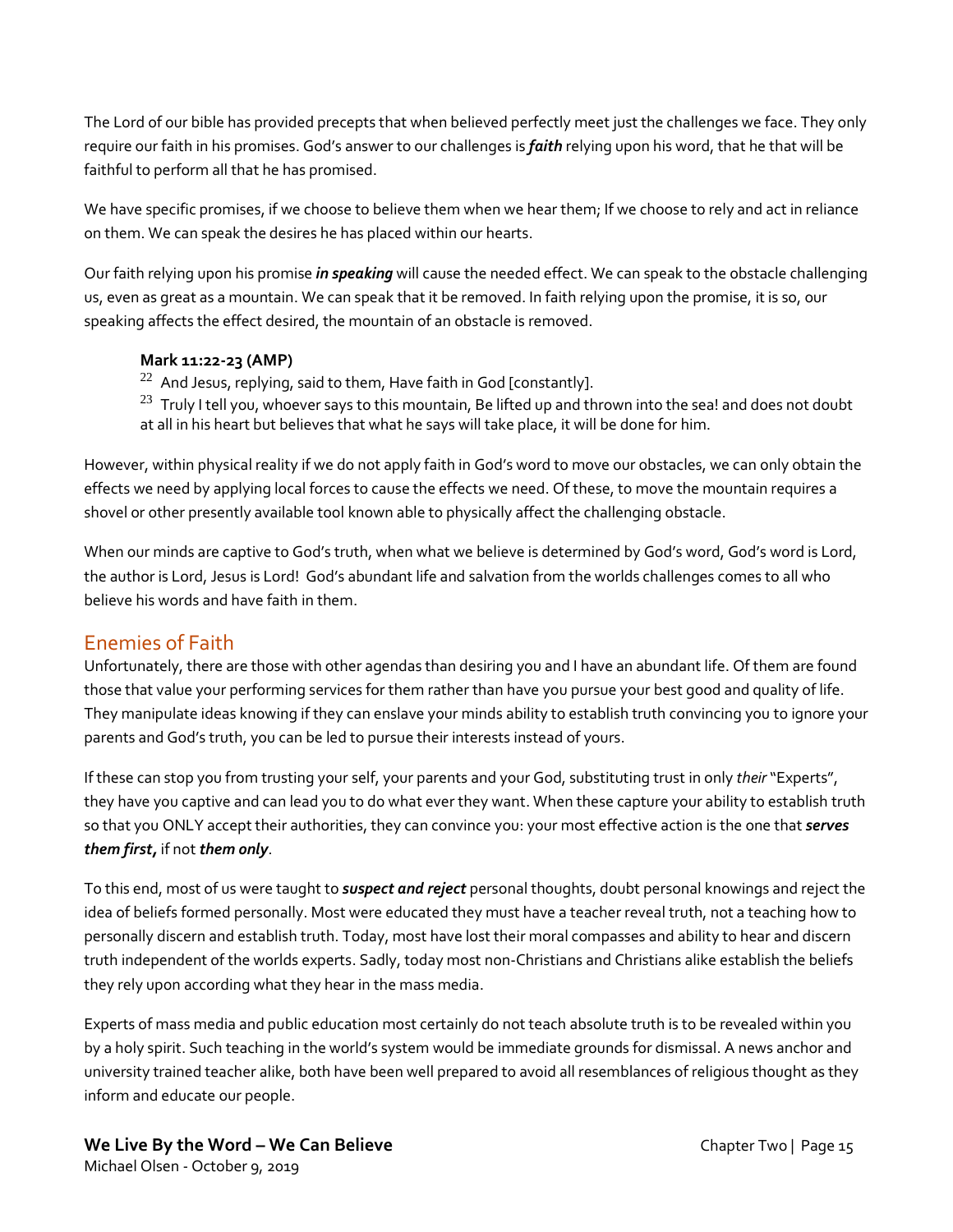Only taught how to eat fish, but not how to catch them, a principle isn't true until an expert expresses it. Ask these what they believe of some concept, you hear: don't know; haven't heard yet. These wait for doctors, lawyers, ministers and other so-called "*Experts*" accredited with knowing as the only ones qualified for revealing truth.

How will they move the mountain of challenges to life? These wait for the experts to speak, then they lament the experts prognosis.

As stated above, the deceiver can only hope to discredit our Lord's Gospel. Those that want to enslave your mind to do their will undermine the good news "Gospel" of Jesus turning salvation that sets the captives free, and delivers them from bondage into a system that actually enslaves and binds them more than before they heard the so-called *good news*.

Of these, God's good news salvation is not to be had today. It is only an after-death reward. If you want their good news, serve today to obtain Christ's reward at death. In death, the lie will no longer prevail. In the meantime, God's would-be chosen perish for lack of keeping God's words.

A good tree is known by its' fruit. A bad tree also. The good news gospel of Jesus includes **a Holy Spirit of Truth that reveals truth to the faithful**. The sad news of false teachers demands you follow their experts; only their experts can reveal truth. But their experts speak doom and gloom. Our Lord speaks fulfilling life.

### **1 John 2:20-27 (ESV)**

 $20$  But you have been anointed by the Holy One, and you all have knowledge.

 $21$  I write to you, not because you do not know the truth, but because you know it, and because no lie is of the truth.

<sup>24</sup> Let what you heard from the beginning abide in you. If what you *heard* from the beginning *abides in you*, then you too will abide in the Son and in the Father.

 $25$  And this is the promise that he made to us—eternal life.

 $26$  I write these things to you about those who are trying to deceive you.

<sup>27</sup> But the **anointing that you received from him abides in you**, and *you have no need that anyone should teach you*. But as *his anointing teaches you about everything*, and **is true**, and is no lie—just as it has taught you, *abide in him*.

### **Paul Quoting from Jeremiah in Hebrews 8:10-11 (KJV)**

<sup>10</sup>For this *is*the covenant that I will make with the house of Israel after those days, saith the Lord; *I will put my laws into their mind, and write them in their hearts:* and I will be to them a God, and they shall be to me a people:

<sup>11</sup> And they **shall not teach every man his neighbour**, and every man his brother, saying, Know the Lord: for all shall know me, from the least to the greatest.

### **1 Corinthians 2:10-16 (ESV)**

<sup>10</sup> God has revealed to us through the Spirit. For the Spirit searches everything, even the depths of God.

<sup>11</sup> For who knows a person's thoughts except the spirit of that person, which is in him? So also no one *comprehends the thoughts of God except the Spirit of God*.

<sup>12</sup>**Now we have received** not the spirit of the world, but the **Spirit who is from God**, *that we might understand the things freely given us by God*.

<sup>13</sup> And we impart this in words not taught by human wisdom but taught by the Spirit, interpreting spiritual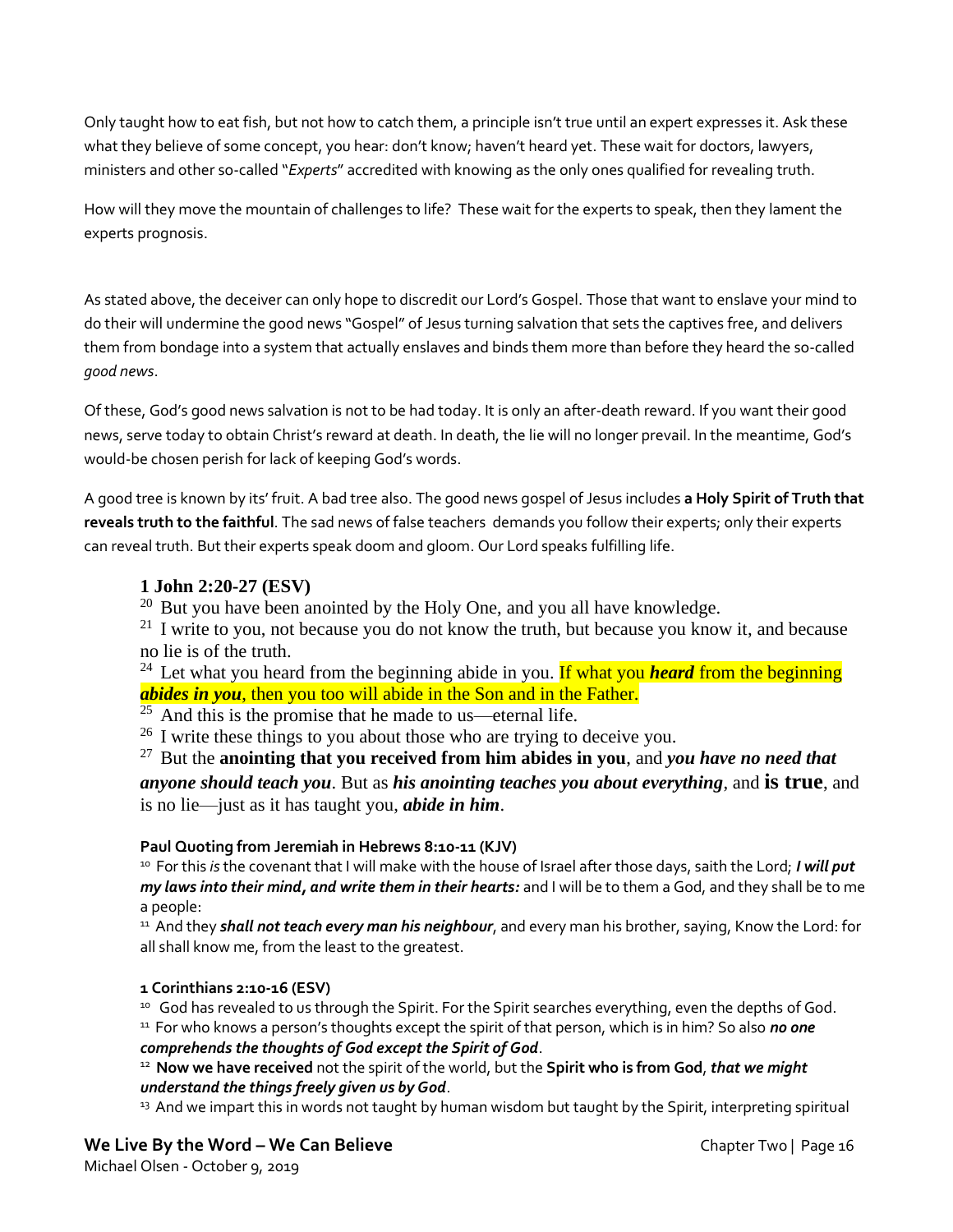truths to those who are spiritual.

<sup>16</sup> "For who has understood the mind of the Lord so as to instruct him?" But we have the mind of Christ.

The perverters of the gospel can not accept your believing the above as it undermines their conquest of your mind.

In this study, I want to show how you can believe the above promises. It is as simple as making informed decisions. We can establish what we believe and commit to it. We can choose to reject the experts of the world and choose to follow the only true expert; Jesus Christ when Faith principles conflict with world beliefs.

We can decide to commit our will to rely upon the beliefs of our Lord when acts of reliance are required? We can decide and we can commit to keeping God's word when opportunities for reliance arrive.

We can adopt the discipline of renewing our faith through hearing and hearing again the words of our Lord and his promises. With each hearing we can reaffirm our commitments to believe and rely and keep the word.

We can adopt a discipline of keeping the word: with every action we're about to take, ask and contemplate: What promise of the word applies to the effect I am seeking, then make sure that's what we're relying upon as cause for taking the action. Always determine what faith based promise applies before acting. Then make sure you have it in mind as what you're relying upon in acting.

Each of the above are **acts of will. You can control your will. It's up to you.**

Only You decide your will.

Only You decide your will to believe.

Only You decide your will to commit.

Only You decide your will to rely.

Only You decide your will to decide to believe God's word and commit to rely upon it.

Only you decide to carry through your commitment to act upon that word relying upon it to affect what the word says is the effect caused by that act of reliance.

Only you can decide your will to make sure every action you take is committed in reliance of a Faith based belief so that your reliance affects the cause upon which the preferred effect is promised. Only you can decide your will to NOT Act without being in faith of God's word.

All people, whether they are science ONLY *atheists*, Jesus Only *Christians*, or whatever Only *other types*, **all exercise faith when they** *decide* **to believe** a precept, concept or principle of reality **and rely upon it in action.**

### **Faith is action that relies upon the belief decided true whether based upon collaborating references found in personal experiences, or found in other's beliefs.**

### **Faith manifest as you rely upon a belief in taking an action.**

In fact, you can not take any action without relying upon some belief as justification for taking it! No action is ever taken without there being a cause and effect belief driving the act. With your will, choose which lord you will serve by choosing what belief you'll act upon.

**We Live By the Word – We Can Believe** Chapter Two | Page 17 Michael Olsen - October 9, 2019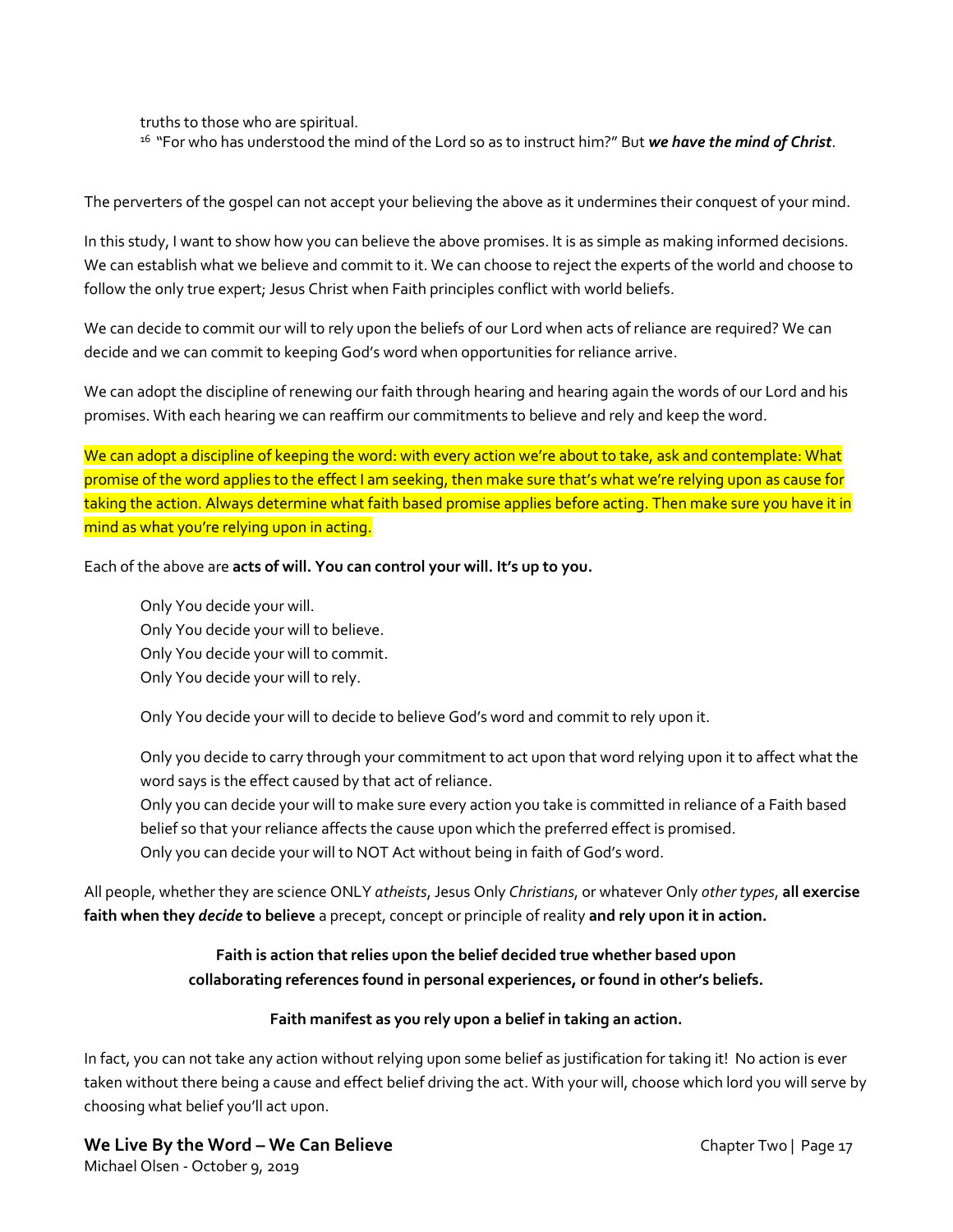**With salvation, faith's promises** are as near as 1) a *decision to believe* and 2) a decision of firm *commitment to keep* to that decision in choosing what to rely upon, and 3) choosing to only act in Faith reliance in any and every matter promised of salvation by our savior.

But, beware of the so-called *learned of the world*, such is foolishness to them. We must be on guard to reject their contradicting voices of ignorance, if we're going to keep our decision that the word is true, keep our commitment of faith and obtain the promised effects of faith.

# Doubt and Indecision

If you can not decide to accept or reject someone's truth as your own, you have not decided what you believe true upon the subject. In doubt and indecision, you are constrained of ability to act upon the subject. Doubt and indecision upon a subject makes one unable to commit acts of reliance for reliance requires a *decided position*. Without being able to rely, one can not commit action upon the subject described by the concept, precept or principle of truth in doubt. In doubt and indecision, one is also unable to commit any acts of faithful reliance.

In the face of indecision a person is halted between two or multiple opinions; maybe it is yes, or maybe no. Of such undecided individuals, we reserve the *double minded* metaphor for describing them.

The decisions you make affect the faith you live by whether you live by God's truths as your own or something else as your own. Once belief is decided, your choice affects the life you live and your life demonstrates your decisions as you act in reliance on those decisions. One belief or another, your actions always rely upon what you have decided you believe. The act of reliance upon a decided belief is called faith. Your faith is seen in the actions you take in reliance upon what you've decided true. No one can decide what you will have faith in for only you decide to end doubt and indecision by making the decision of what you will believe.

A hearer of God's truth can not have faith in his truth until doubt and indecision are overcome by committing to a decision to believe or NOT.

### **James 1:7-8 (AMP)**

 $<sup>7</sup>$  For truly, let not such a person imagine that he will receive anything [he asks for] from the</sup> Lord,  $8$  [For being as he is] a man of two minds (hesitating, dubious, irresolute), [he is] unstable *and* unreliable *and* uncertain about everything [he thinks, feels, decides].

### **1 Kings 18:21 (KJV)**

 $21$  And Elijah came unto all the people, and said, How long halt ye between two opinions? if the LORD *be* God, follow him: but if Baal, *then* follow him.

Everyone already lives by what they believe. We have a well established process for identifying what we believe. We are so good at it we hardly notice what we're doing whether we believe or disbelieve something we hear. In hardly noticing we are making decisions when we choose to believe, when we come to faith principles, we fail to recognize the cure for doubt and unbelief is as easy as committing to an informed decision.

### A Better Way

There is a better way than just letting our beliefs come and go according to the whims of world and those that would choose to manipulate our beliefs. God's word, his promises, are a better way for living. However they are contrary to